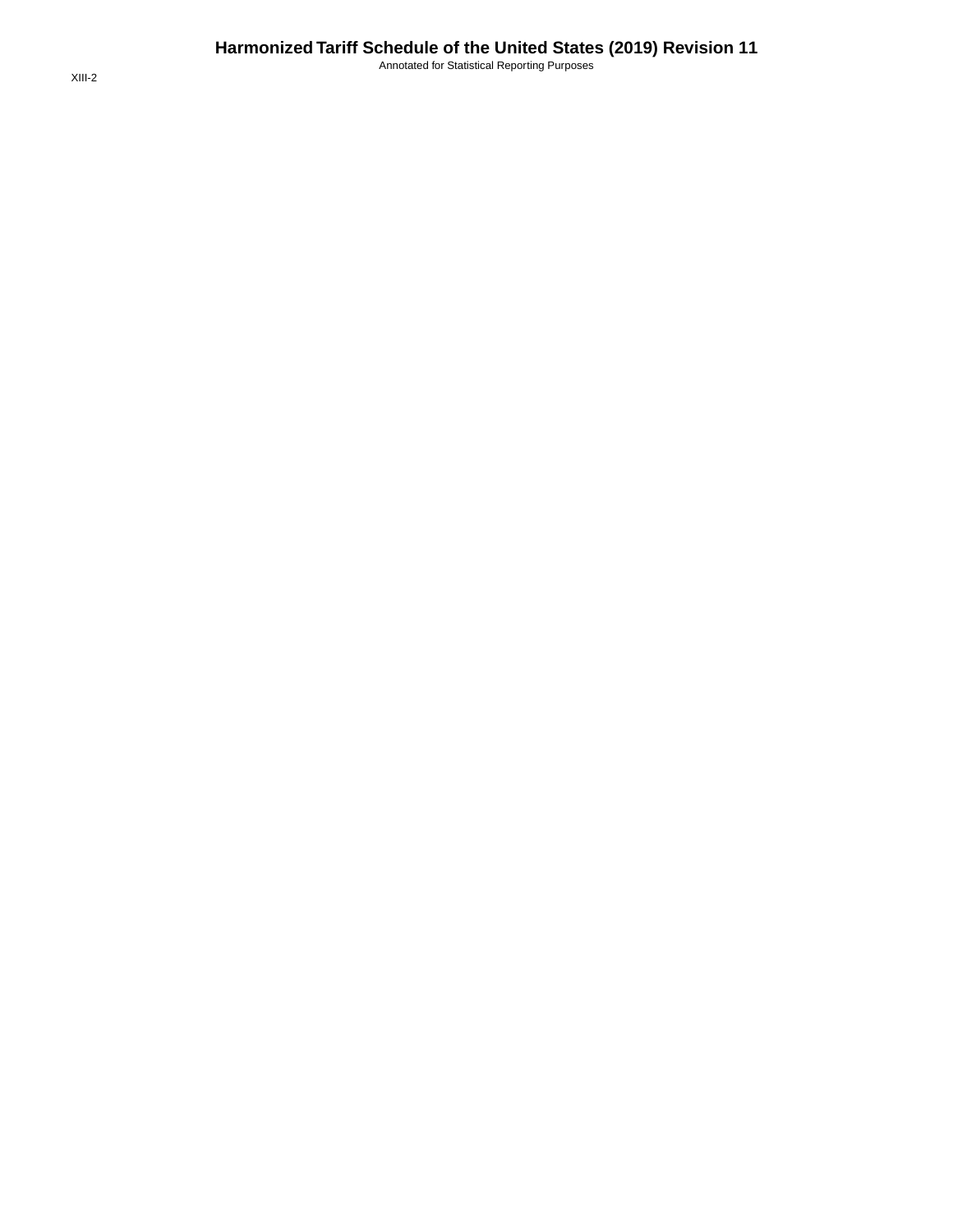Annotated for Statistical Reporting Purposes

#### CHAPTER 68

#### ARTICLES OF STONE, PLASTER, CEMENT, ASBESTOS, MICA OR SIMILAR MATERIALS

#### **Notes**

XIII 68-1

- 1. This chapter does not cover:
	- (a) Goods of chapter 25;
	- (b) Coated, impregnated or covered paper and paperboard of heading 4810 or 4811 (for example, paper and paperboard coated with mica powder or graphite, bituminized or asphalted paper and paperboard);
	- (c) Coated, impregnated or covered textile fabric of chapter 56 or 59 (for example, fabric coated or covered with mica powder, bituminized or asphalted fabric);
	- (d) Articles of chapter 71;
	- (e) Tools or parts of tools, of chapter 82;
	- (f) Lithographic stones of heading 8442;
	- (g) Electrical insulators (heading 8546) or fittings of insulating material of heading 8547;
	- (h) Dental burrs (heading 9018);
	- (ij) Articles of chapter 91 (for example, clocks and clock cases);
	- (k) Articles of chapter 94 (for example, furniture, lamps and lighting fittings, prefabricated buildings);
	- (l) Articles of chapter 95 (for example, toys, games and sports equipment);
	- (m) Articles of heading 9602, if made of materials specified in note 2(b) to chapter 96, or of heading 9606 (for example, buttons), of heading 9609 (for example, slate pencils), heading 9610 (for example, drawing slates) or of heading 9620 (monopods, bipods, tripods and similar articles); or
	- (n) Articles of chapter 97 (for example, works of art).
- 2. In heading 6802 the expression "worked monumental or building stone" applies not only to the varieties of stone referred to in heading 2515 or 2516, but also to all other natural stone (for example, quartzite, flint, dolomite and steatite) similarly worked; it does not, however, apply to slate.

#### Additional U.S. Notes

- 1. For the purposes of heading 6802, the term " slabs" embraces flat stone pieces, not over 5.1 cm in thickness, having a facial area of 25.8 cm<sup>2</sup> or more, the edges of which have not been beveled, rounded or otherwise processed except such processing as may be needed to facilitate installation as tiling or veneering in building construction.
- 2. For the purposed of heading 6810, the term " tiles" does not include any article 3.2 cm or more in thickness.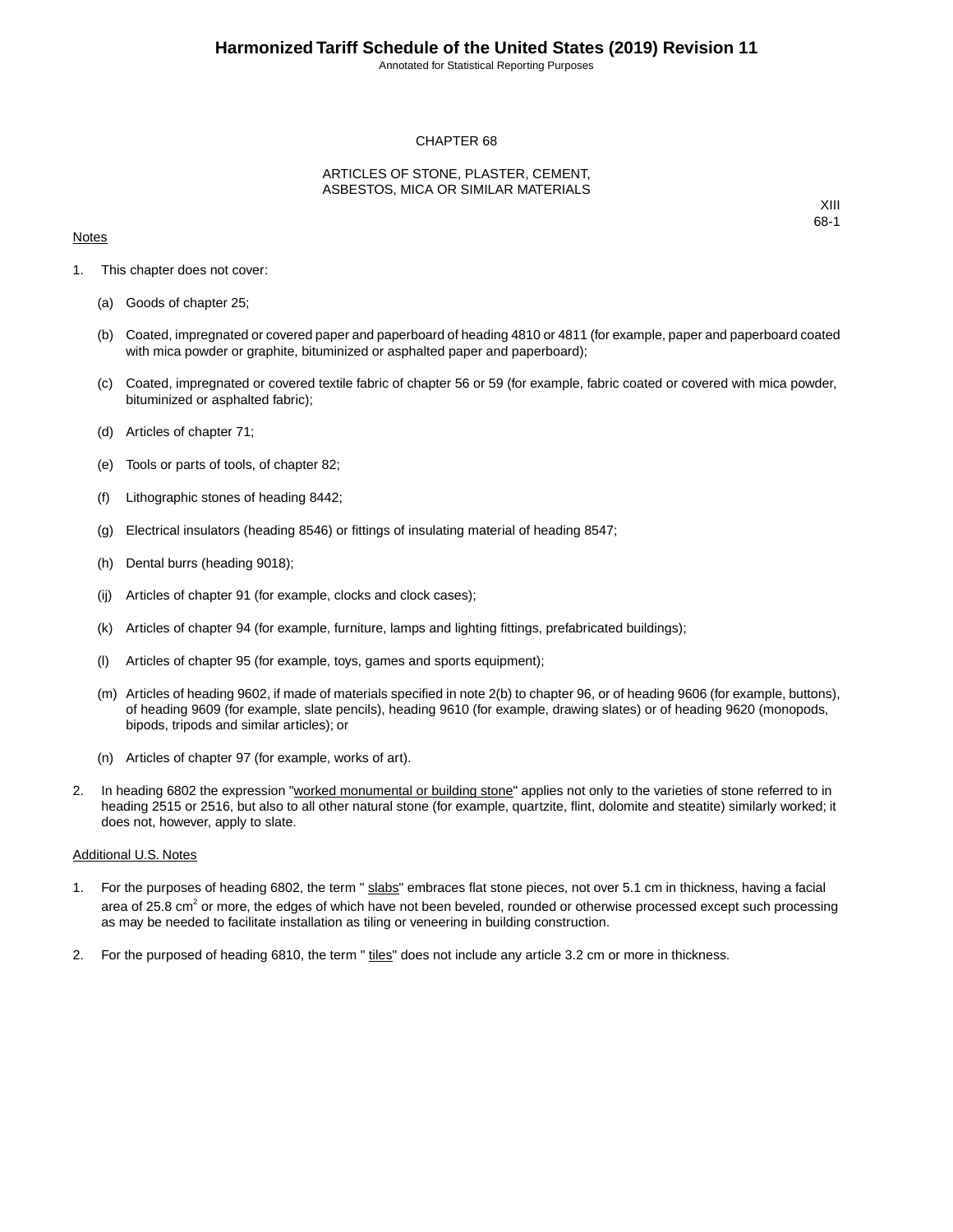Annotated for Statistical Reporting Purposes

| Suf-          | <b>Article Description</b>                                                                                                                                                                                                                                                                                                                                                                                                            |                                                                                                                                                                                                   |         |                                                                                                                             |                                                                     |
|---------------|---------------------------------------------------------------------------------------------------------------------------------------------------------------------------------------------------------------------------------------------------------------------------------------------------------------------------------------------------------------------------------------------------------------------------------------|---------------------------------------------------------------------------------------------------------------------------------------------------------------------------------------------------|---------|-----------------------------------------------------------------------------------------------------------------------------|---------------------------------------------------------------------|
| fix           |                                                                                                                                                                                                                                                                                                                                                                                                                                       | of<br>Quantity                                                                                                                                                                                    | General | $\mathbf{1}$<br>Special                                                                                                     | 2                                                                   |
|               | 6801.00.00 00 Setts, curbstones and flagstones, of natural stone (except                                                                                                                                                                                                                                                                                                                                                              |                                                                                                                                                                                                   |         | Free (A, AU, BH,<br>CA, CL, CO, D, E,<br>IL, JO, KR, MA,<br>MX, OM, P, PA,<br>PE, SG)                                       | 60%                                                                 |
| 6802.10.00 00 | Worked monumental or building stone (except slate) and<br>articles thereof, other than goods of heading 6801; mosaic<br>cubes and the like, of natural stone (including slate), whether<br>or not on a backing; artificially colored granules, chippings and<br>powder, of natural stone (including slate):<br>(including square), the largest surface area of which is<br>capable of being enclosed in a square the side of which is |                                                                                                                                                                                                   |         |                                                                                                                             |                                                                     |
|               | Other monumental or building stone and articles thereof,                                                                                                                                                                                                                                                                                                                                                                              |                                                                                                                                                                                                   |         | CA, CL, CO, D, E,<br>IL, JO, KR, MA,<br>MX, OM, P, PA,<br>PE, SG)                                                           | 40%                                                                 |
| 6802.21.10 00 | Marble, travertine and alabaster:                                                                                                                                                                                                                                                                                                                                                                                                     |                                                                                                                                                                                                   |         | CA, CL, CO, D, E,<br>IL, JO, KR, MA,<br>MX, OM, P, PA,<br>PE, SG)                                                           | 50%                                                                 |
| 6802.21.50 00 |                                                                                                                                                                                                                                                                                                                                                                                                                                       |                                                                                                                                                                                                   |         | Free (A, AU, BH,<br>CA, CL, CO, D, E,<br>IL, JO, KR, MA,<br>MX, OM, P, PA,                                                  | 13%                                                                 |
| 6802.23.00 00 |                                                                                                                                                                                                                                                                                                                                                                                                                                       |                                                                                                                                                                                                   |         | Free (A, AU, BH,<br>CA, CL, CO, D, E,<br>IL, JO, KR, MA,<br>MX, OM, P, PA,<br>PE, SG)                                       | 60%                                                                 |
| 6802.29.10 00 | Calcareous stone, other than marble, travertine or                                                                                                                                                                                                                                                                                                                                                                                    |                                                                                                                                                                                                   |         | CA, CL, CO, D, E,<br>IL, JO, KR, MA,<br>MX, OM, P, PA,<br>PE, SG)                                                           | 50%                                                                 |
| 6802.29.90 00 |                                                                                                                                                                                                                                                                                                                                                                                                                                       |                                                                                                                                                                                                   |         | Free (A, AU, BH,<br>CA, CL, CO, D, E,<br>IL, JO, KR, MA,<br>MX, OM, P, PA,<br>PE, SG)                                       | 30%                                                                 |
|               |                                                                                                                                                                                                                                                                                                                                                                                                                                       | Tiles, cubes and similar articles, whether or not rectangular<br>less than 7 cm; artificially colored granules, chippings and<br>simply cut or sawn, with a flat or even surface:<br>Other stone: |         | $-2.8\%$ <sup>1/</sup><br>$1.9\%$ <sup>1/</sup><br>$-3.7\%$ <sup>1/</sup><br>$4.9\%$ <sup>1/</sup><br>$.16\%$ <sup>1/</sup> | Free (A, AU, BH,<br>Free (A, AU, BH,<br>PE, SG)<br>Free (A, AU, BH, |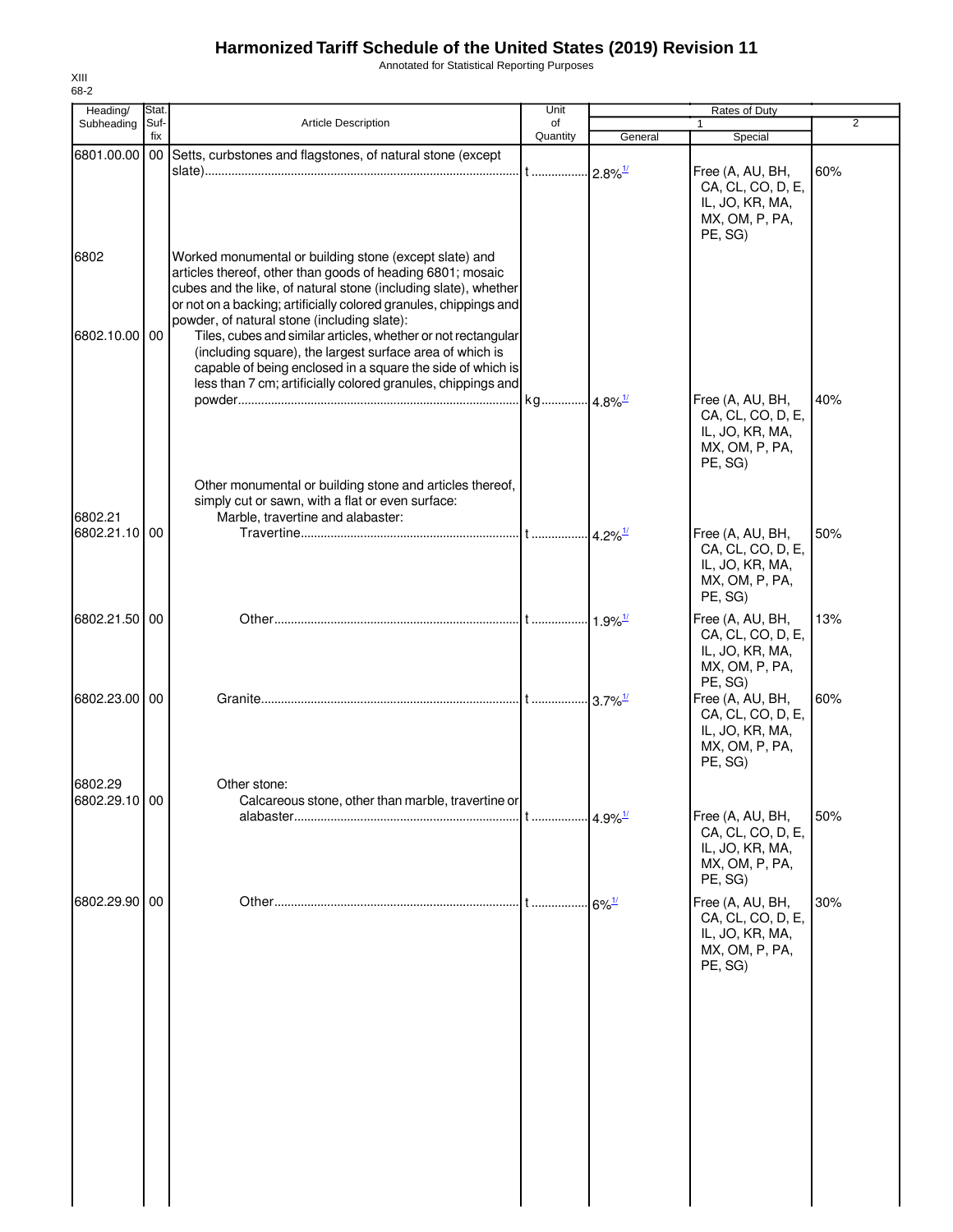Annotated for Statistical Reporting Purposes

| ۰, |  |
|----|--|

| Heading/      | Stat.       |                                                                                                                                                                                                                                                                                                                              | Unit           |                         | Rates of Duty                                                                                    |                |
|---------------|-------------|------------------------------------------------------------------------------------------------------------------------------------------------------------------------------------------------------------------------------------------------------------------------------------------------------------------------------|----------------|-------------------------|--------------------------------------------------------------------------------------------------|----------------|
| Subheading    | Suf-<br>fix | <b>Article Description</b>                                                                                                                                                                                                                                                                                                   | of<br>Quantity | General                 | 1<br>Special                                                                                     | $\overline{2}$ |
| 6802 (con.)   |             | Worked monumental or building stone (except slate) and<br>articles thereof, other than goods of heading 6801; mosaic<br>cubes and the like, of natural stone (including slate), whether<br>or not on a backing; artificially colored granules, chippings and<br>powder, of natural stone (including slate): (con.)<br>Other: |                |                         |                                                                                                  |                |
| 6802.91       |             | Marble, travertine and alabaster:                                                                                                                                                                                                                                                                                            |                |                         |                                                                                                  |                |
| 6802.91.05 00 |             | Marble:                                                                                                                                                                                                                                                                                                                      |                | $.12.5\%$ <sup>1/</sup> | Free (A, AU, BH,                                                                                 | 15%            |
|               |             |                                                                                                                                                                                                                                                                                                                              |                |                         | CA, CL, CO, D, E,<br>IL, JO, KR, MA,<br>MX, OM, P, PA,<br>PE, SG)                                |                |
| 6802.91.15 00 |             | Travertine:                                                                                                                                                                                                                                                                                                                  |                |                         | Free (A, AU, BH,<br>CA, CL, CO, D, E,<br>IL, JO, KR, MA,<br>MX, OM, P, PA,<br>PE, SG)            | 50%            |
| 6802.91.20 00 |             | Articles of subheading 6802.21.10 that have<br>been dressed or polished, but not further                                                                                                                                                                                                                                     |                |                         |                                                                                                  |                |
|               |             |                                                                                                                                                                                                                                                                                                                              |                |                         | Free (A, AU, BH,<br>CA, CL, CO, D, E,<br>IL, JO, KR, MA,<br>MX, OM, P, PA,<br>PE, SG)            | 50%            |
| 6802.91.25 00 |             |                                                                                                                                                                                                                                                                                                                              |                | $-3.7\%$ <sup>1/</sup>  | Free (A, AU, BH,<br>CA, CL, CO, D, E,<br>IL, JO, KR, MA,<br>MX, OM, P, PA,                       | 40%            |
| 6802.91.30 00 |             |                                                                                                                                                                                                                                                                                                                              |                | $4.7\%$ <sup>1/</sup>   | PE, SG)<br>Free (A, AU, BH,<br>CA, CL, CO, D, E,<br>IL, JO, KR, MA,<br>MX, OM, P, PA,            | 50%            |
| 6802.92.00 00 |             |                                                                                                                                                                                                                                                                                                                              |                |                         | PE, SG)<br>Free (A, AU, BH,<br>CA, CL, CO, D, E,<br>IL, JO, KR, MA,<br>MX, OM, P, PA,<br>PE, SG) | 50%            |
| 6802.93.00    |             |                                                                                                                                                                                                                                                                                                                              |                |                         | Free (A*, AU, BH,<br>CA, CL, CO, D, E,<br>IL, JO, KR, MA,<br>MX, OM, P, PA,<br>PE, SG)           | 60%            |
|               | 10          | Articles for monumental or building purposes of<br>subheading 6802.23.00, not cut to size, with only<br>one face surface-worked more than simply cut or                                                                                                                                                                      |                |                         |                                                                                                  |                |
|               | 20          | Articles for monumental or building purposes of<br>subheading 6802.23.00, cut to size, with one or<br>more faces or edges surface-worked more than<br>simply cut or sawn:                                                                                                                                                    |                |                         |                                                                                                  |                |
|               | 25          | With a maximum thickness greater than 1.5 cm                                                                                                                                                                                                                                                                                 |                |                         |                                                                                                  |                |
|               |             | With a maximum thickness greater than                                                                                                                                                                                                                                                                                        |                |                         |                                                                                                  |                |
|               | 35          | 7.5 cm:                                                                                                                                                                                                                                                                                                                      |                |                         |                                                                                                  |                |
|               | 60<br>90    |                                                                                                                                                                                                                                                                                                                              |                |                         |                                                                                                  |                |
|               |             |                                                                                                                                                                                                                                                                                                                              |                |                         |                                                                                                  |                |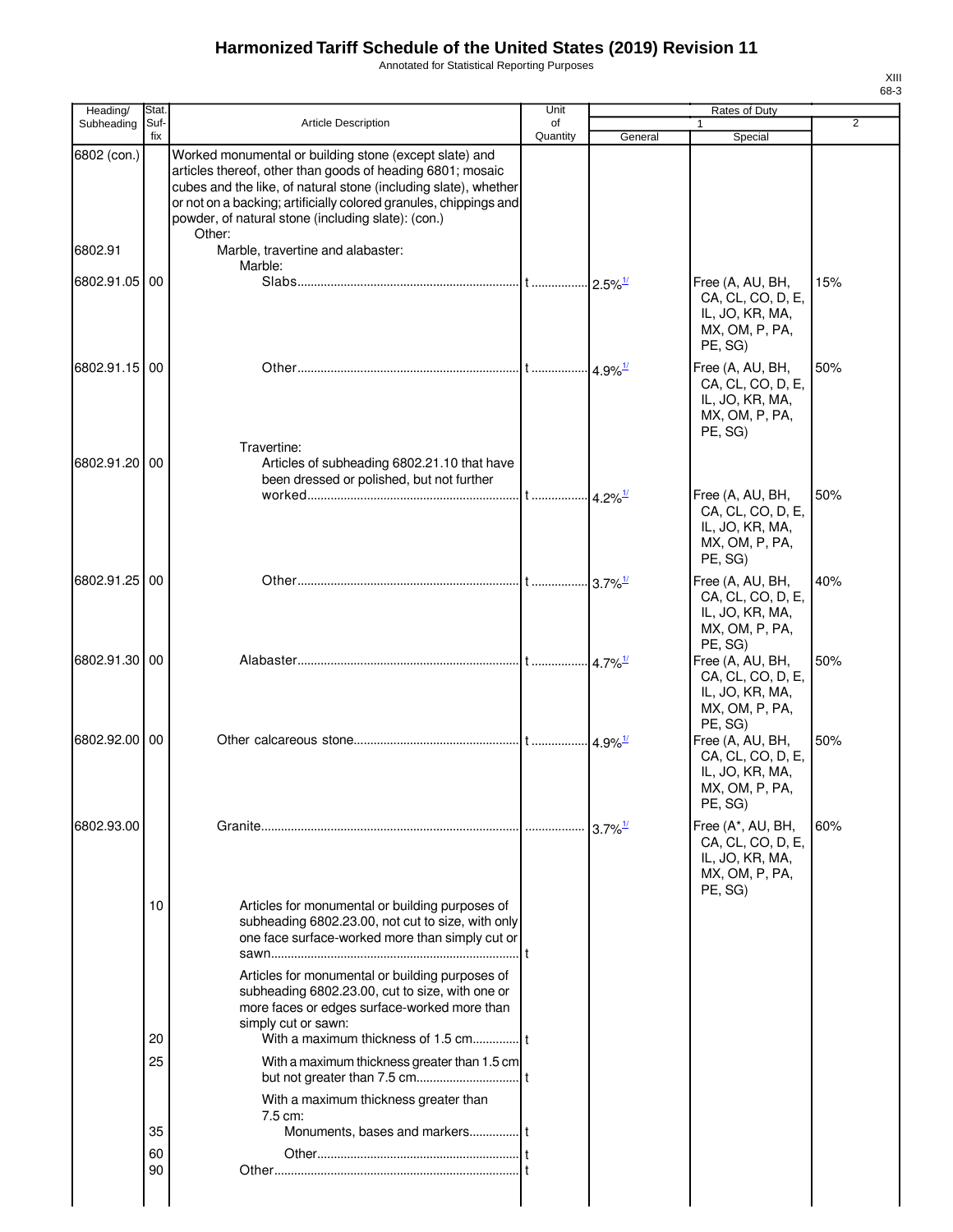Annotated for Statistical Reporting Purposes

| Heading/                  | Stat.       |                                                                                                                                                                                                                                                                                                                                      | Unit                  |                              | Rates of Duty                                                                         |                     |
|---------------------------|-------------|--------------------------------------------------------------------------------------------------------------------------------------------------------------------------------------------------------------------------------------------------------------------------------------------------------------------------------------|-----------------------|------------------------------|---------------------------------------------------------------------------------------|---------------------|
| Subheading                | Suf-<br>fix | <b>Article Description</b>                                                                                                                                                                                                                                                                                                           | of<br>Quantity        | General                      | $\mathbf{1}$<br>Special                                                               | 2                   |
| 6802 (con.)<br>6802.99.00 |             | Worked monumental or building stone (except slate) and<br>articles thereof, other than goods of heading 6801; mosaic<br>cubes and the like, of natural stone (including slate), whether<br>or not on a backing; artificially colored granules, chippings and<br>powder, of natural stone (including slate): (con.)<br>Other: (con.)  |                       | $6.5\%$ <sup>1/</sup>        | Free (A*, AU, BH,<br>CA, CL, CO, D, E,                                                | 40%                 |
|                           | 30<br>60    |                                                                                                                                                                                                                                                                                                                                      |                       |                              | IL, JO, KR, MA,<br>MX, OM, P, PA,<br>PE, SG)                                          |                     |
| 6803.00<br>6803.00.10     | 00          | Worked slate and articles of slate or of agglomerated slate:                                                                                                                                                                                                                                                                         | $m2$                  | $3.3\%$ <sup>1/</sup>        | Free (A, AU, BH,<br>CA, CL, CO, D, E,<br>IL, JO, KR, MA,<br>MX, OM, P, PA,<br>PE, SG) | 25%                 |
| 6803.00.50                | 00          |                                                                                                                                                                                                                                                                                                                                      | X Free <sup>1/</sup>  |                              |                                                                                       | 25%                 |
| 6804                      |             | Millstones, grindstones, grinding wheels and the like, without<br>frameworks, for grinding, sharpening, polishing, trueing or<br>cutting, hand sharpening or polishing stones, and parts thereof,<br>of natural stone, of agglomerated natural or artificial abrasives,<br>or of ceramics, with or without parts of other materials: |                       |                              |                                                                                       |                     |
| 6804.10.00 00             |             | Millstones and grindstones for milling, grinding or<br>Other millstones, grindstones, grinding wheels and the                                                                                                                                                                                                                        | No Free <sup>1/</sup> |                              |                                                                                       | Free                |
|                           |             | like:                                                                                                                                                                                                                                                                                                                                |                       |                              |                                                                                       |                     |
| 6804.21.00                | 10          | Of agglomerated synthetic or natural diamond<br>Segments for circular sawblades, consisting of                                                                                                                                                                                                                                       | Free <sup>1/</sup>    |                              |                                                                                       | 30%                 |
|                           | 20          | Articles consisting of a continuous rim segment of<br>diamond agglomerated with metal, attached to<br>circular plates of steel (whether or not attached to                                                                                                                                                                           | No.                   |                              |                                                                                       |                     |
|                           | 30          | Articles consisting of multiple segments of diamond<br>agglomerated with metal, attached to circular<br>plates of steel, without cutting parts (whether or                                                                                                                                                                           | No.                   |                              |                                                                                       |                     |
|                           | 90          |                                                                                                                                                                                                                                                                                                                                      | No.                   |                              |                                                                                       |                     |
| 6804.22                   |             | Of other agglomerated abrasives or of ceramics:                                                                                                                                                                                                                                                                                      |                       |                              |                                                                                       |                     |
| 6804.22.10                | 00          |                                                                                                                                                                                                                                                                                                                                      | kg                    | $-5$ ¢/kg + 2% $\frac{1}{2}$ | Free (A, AU, BH,<br>CA, CL, CO, D, E,<br>IL, JO, KR, MA,<br>MX, OM, P, PA,<br>PE, SG) | $$1.10/kg +$<br>40% |
| 6804.22.40                | 00          | Other:                                                                                                                                                                                                                                                                                                                               | <b>X</b>              | Free <sup>1/</sup>           |                                                                                       | 20%                 |
| 6804.22.60 00             |             |                                                                                                                                                                                                                                                                                                                                      | X                     | Free <sup>1/</sup>           |                                                                                       | 30%                 |
| 6804.23.00 00             |             |                                                                                                                                                                                                                                                                                                                                      | No                    | Free <sup>1/</sup>           |                                                                                       | Free                |
| 6804.30.00                | 00          |                                                                                                                                                                                                                                                                                                                                      |                       | $\cdot$ Free $\frac{1}{2}$   |                                                                                       | Free                |
|                           |             |                                                                                                                                                                                                                                                                                                                                      |                       |                              |                                                                                       |                     |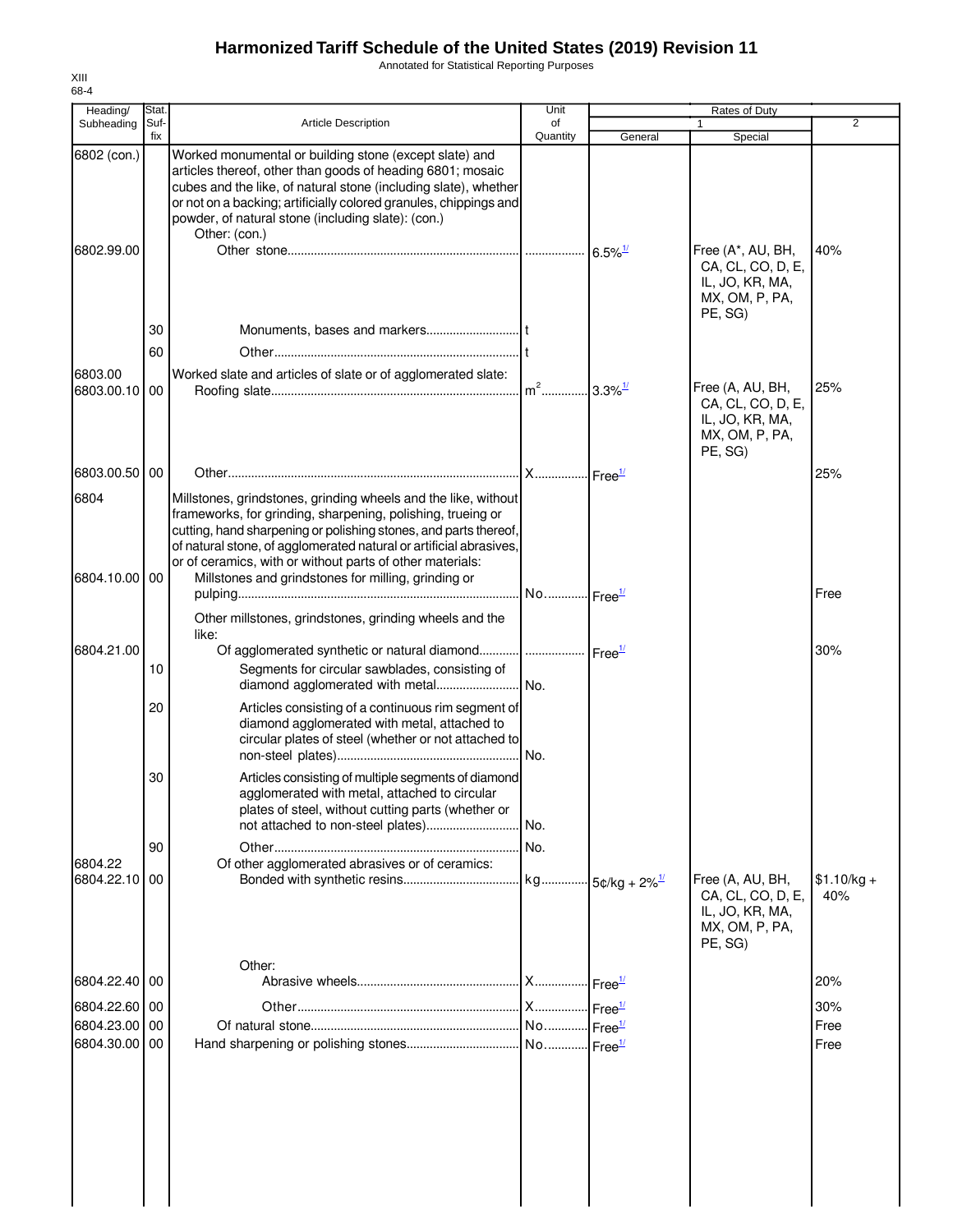Annotated for Statistical Reporting Purposes

| Heading/                 | Stat.       |                                                                                                                                                                                                                                                                                                                                                                                   | Unit           |                    | Rates of Duty                                                                         |                |
|--------------------------|-------------|-----------------------------------------------------------------------------------------------------------------------------------------------------------------------------------------------------------------------------------------------------------------------------------------------------------------------------------------------------------------------------------|----------------|--------------------|---------------------------------------------------------------------------------------|----------------|
| Subheading               | Suf-<br>fix | <b>Article Description</b>                                                                                                                                                                                                                                                                                                                                                        | of<br>Quantity | General            | Special                                                                               | $\overline{2}$ |
| 6805                     |             | Natural or artificial abrasive powder or grain, on a base of<br>textile material, of paper, of paperboard or of other materials,<br>whether or not cut to shape or sewn or otherwise made up:                                                                                                                                                                                     |                |                    |                                                                                       |                |
| 6805.10.00 00            |             |                                                                                                                                                                                                                                                                                                                                                                                   |                |                    |                                                                                       | 20%            |
| 6805.20.00 00            |             |                                                                                                                                                                                                                                                                                                                                                                                   |                |                    |                                                                                       | 20%            |
| 6805.30<br>6805.30.10 00 |             | On a base of other materials:<br>Articles wholly or partly coated with abrasives, in the<br>form of sheets, strips, disks, belts, sleeves or similar                                                                                                                                                                                                                              |                |                    |                                                                                       | 20%            |
| 6805.30.50 00            |             |                                                                                                                                                                                                                                                                                                                                                                                   |                |                    |                                                                                       | 20%            |
| 6806<br>6806.10.00       |             | Slag wool, rock wool and similar mineral wools; exfoliated<br>vermiculite, expanded clays, foamed slag and similar expanded<br>mineral materials; mixtures and articles of heat-insulating,<br>sound-insulating or sound-absorbing mineral materials, other<br>than those of heading 6811 or 6812, or of chapter 69:<br>Slag wool, rock wool and similar mineral wools (including |                |                    |                                                                                       |                |
|                          |             |                                                                                                                                                                                                                                                                                                                                                                                   |                |                    | Free (A, AU, BH,<br>CA, CL, CO, D, E,<br>IL, JO, KR, MA,<br>MX, OM, P, PA,<br>PE, SG) | 30%            |
|                          | 10          |                                                                                                                                                                                                                                                                                                                                                                                   |                |                    |                                                                                       |                |
|                          |             | Other:                                                                                                                                                                                                                                                                                                                                                                            |                |                    |                                                                                       |                |
|                          | 20          |                                                                                                                                                                                                                                                                                                                                                                                   |                |                    |                                                                                       |                |
|                          | 40<br>60    |                                                                                                                                                                                                                                                                                                                                                                                   |                |                    |                                                                                       |                |
|                          | 90          |                                                                                                                                                                                                                                                                                                                                                                                   |                |                    |                                                                                       |                |
| 6806.20.00               | 00          | Exfoliated vermiculite, expanded clays, foamed slag and<br>similar expanded mineral materials (including intermixtures                                                                                                                                                                                                                                                            |                |                    |                                                                                       |                |
|                          |             |                                                                                                                                                                                                                                                                                                                                                                                   |                |                    |                                                                                       | 30%            |
| 6806.90.00               | 10          |                                                                                                                                                                                                                                                                                                                                                                                   |                |                    |                                                                                       | 30%            |
|                          | 20          | Other:                                                                                                                                                                                                                                                                                                                                                                            |                |                    |                                                                                       |                |
|                          | 90          |                                                                                                                                                                                                                                                                                                                                                                                   |                |                    |                                                                                       |                |
| 6807                     |             | Articles of asphalt or of similar material (for example, petroleum<br>bitumen or coal tar pitch):                                                                                                                                                                                                                                                                                 |                |                    |                                                                                       |                |
| 6807.10.00 00            |             |                                                                                                                                                                                                                                                                                                                                                                                   |                |                    |                                                                                       | 30%            |
| 6807.90.00               |             |                                                                                                                                                                                                                                                                                                                                                                                   |                |                    | Free (A, AU, BH,<br>CA, CL, CO, D, E,<br>IL, JO, KR, MA,<br>MX, OM, P, PA,            | 35%            |
|                          | 10          |                                                                                                                                                                                                                                                                                                                                                                                   |                |                    | PE, SG)                                                                               |                |
|                          | 50          |                                                                                                                                                                                                                                                                                                                                                                                   |                |                    |                                                                                       |                |
| 6808.00.00               |             | 00 Panels, boards, tiles, blocks and similar articles of vegetable<br>fiber, of straw or of shavings, chips, particles, sawdust or other<br>waste, of wood, agglomerated with cement, plaster or other                                                                                                                                                                            |                |                    |                                                                                       |                |
|                          |             |                                                                                                                                                                                                                                                                                                                                                                                   | $m2$<br>kg     | Free <sup>1/</sup> |                                                                                       | 20%            |
|                          |             |                                                                                                                                                                                                                                                                                                                                                                                   |                |                    |                                                                                       |                |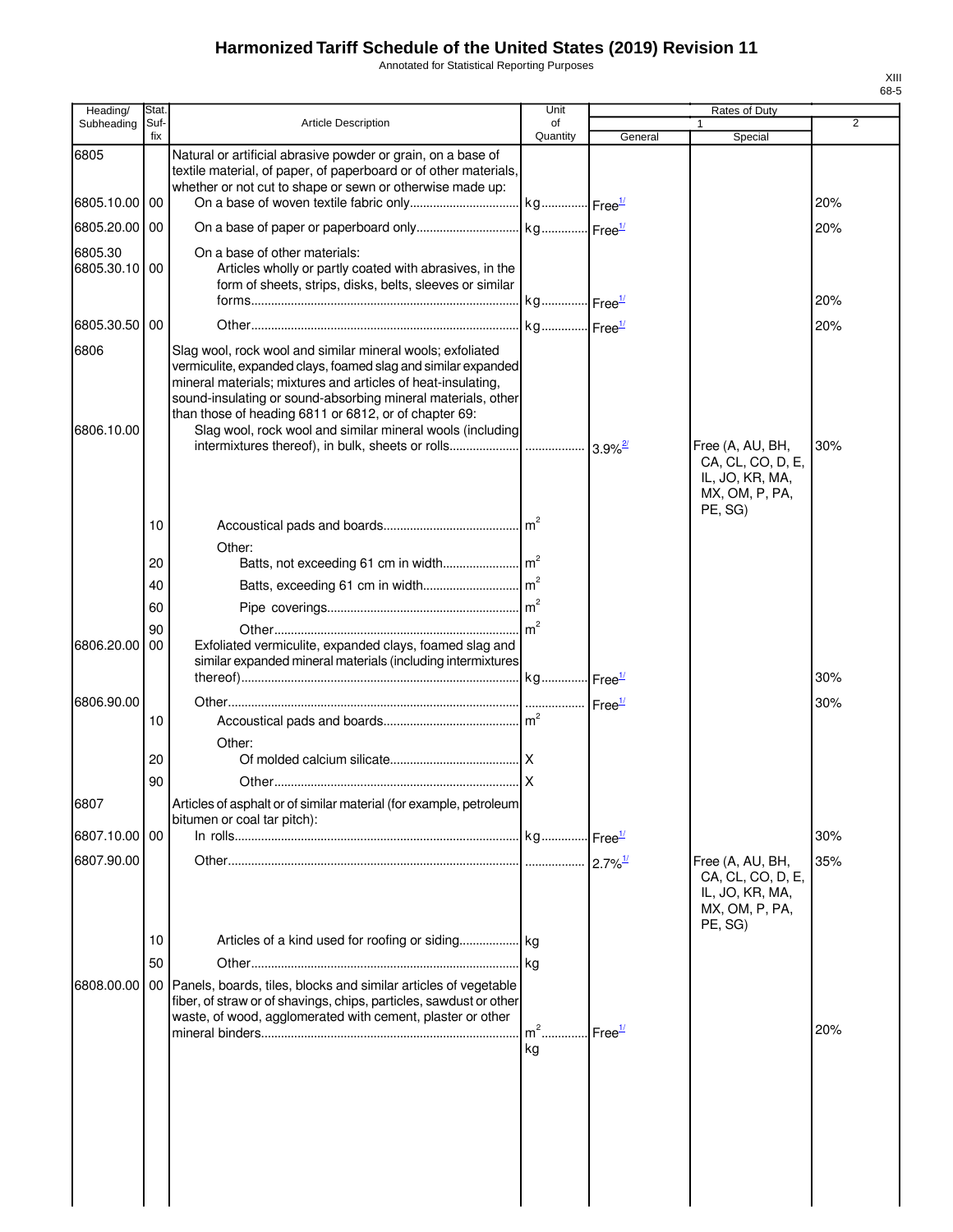Annotated for Statistical Reporting Purposes

| Heading/      | Stat.       |                                                                                                                                                                                          | Unit                   |                        | Rates of Duty                                                                         |     |
|---------------|-------------|------------------------------------------------------------------------------------------------------------------------------------------------------------------------------------------|------------------------|------------------------|---------------------------------------------------------------------------------------|-----|
| Subheading    | Suf-<br>fix | <b>Article Description</b>                                                                                                                                                               | of<br>Quantity         | General                | Special                                                                               | 2   |
| 6809          |             | Articles of plaster or of compositions based on plaster:<br>Boards, sheets, panels, tiles and similar articles, not<br>ornamented:                                                       |                        |                        |                                                                                       |     |
| 6809.11.00    |             | Faced or reinforced with paper or paperboard only  Free <sup>1/</sup>                                                                                                                    |                        |                        |                                                                                       | 30% |
|               | 10          |                                                                                                                                                                                          | kg<br>m <sup>2</sup>   |                        |                                                                                       |     |
|               | 80          |                                                                                                                                                                                          | . kg<br>m <sup>2</sup> |                        |                                                                                       |     |
| 6809.19.00 00 |             |                                                                                                                                                                                          | $m2$ .                 | $3\%$ <sup>1/</sup>    | Free (A, AU, BH,<br>CA, CL, CO, D, E,<br>IL, JO, KR, MA,<br>MX, OM, P, PA,<br>PE, SG) | 35% |
| 6809.90.00 00 |             |                                                                                                                                                                                          |                        |                        |                                                                                       | 60% |
| 6810          |             | Articles of cement, of concrete or of artificial stone, whether<br>or not reinforced:                                                                                                    |                        |                        |                                                                                       |     |
| 6810.11.00    |             | Tiles, flagstones, bricks and similar articles:                                                                                                                                          |                        |                        | Free (A, AU, BH,                                                                      | 30% |
|               |             |                                                                                                                                                                                          |                        |                        | CA, CL, CO, D, E,<br>IL, JO, KR, MA,<br>MX, OM, P, PA,<br>PE, SG)                     |     |
|               | 10          | Containing by weight more than 70 percent<br>magnesia, expressed as MgO, with carbon content<br>ranging from trace amounts to less than<br>30 percent, and chemically bonded by resin or |                        |                        |                                                                                       |     |
|               | 70          |                                                                                                                                                                                          |                        |                        |                                                                                       |     |
| 6810.19       |             | Other:                                                                                                                                                                                   |                        |                        |                                                                                       |     |
| 6810.19.12    | 00          | Floor and wall tiles:<br>Of stone agglomerated with binders other than                                                                                                                   |                        |                        |                                                                                       |     |
|               |             |                                                                                                                                                                                          | $m2$                   | $.14.9\%$              | Free (A, AU, BH,<br>CA, CL, CO, D, E,<br>IL, JO, KR, MA,<br>MX, OM, P, PA,<br>PE, SG) | 40% |
| 6810.19.14 00 |             |                                                                                                                                                                                          | $m^2$                  | $9\%$ <sup>1/</sup>    | Free (A, AU, BH,<br>CA, CL, CO, D, E,<br>IL, JO, KR, MA,<br>MX, OM, P, PA,<br>PE, SG) | 55% |
| 6810.19.50 00 |             |                                                                                                                                                                                          | It                     | $-3.9\%$ <sup>1/</sup> | Free (A, AU, BH,<br>CA, CL, CO, D, E,<br>IL, JO, KR, MA,<br>MX, OM, P, PA,<br>PE, SG) | 30% |
| 6810.91.00 00 |             | Other articles:<br>Prefabricated structural components for building or                                                                                                                   |                        | Free <sup>1/</sup>     |                                                                                       | 30% |
| 6810.99.00    |             |                                                                                                                                                                                          |                        |                        |                                                                                       | 30% |
|               | 10          | Agglomerated quartz slabs of the type used for                                                                                                                                           | m <sup>2</sup>         |                        |                                                                                       |     |
|               | 80          |                                                                                                                                                                                          |                        |                        |                                                                                       |     |
|               |             |                                                                                                                                                                                          |                        |                        |                                                                                       |     |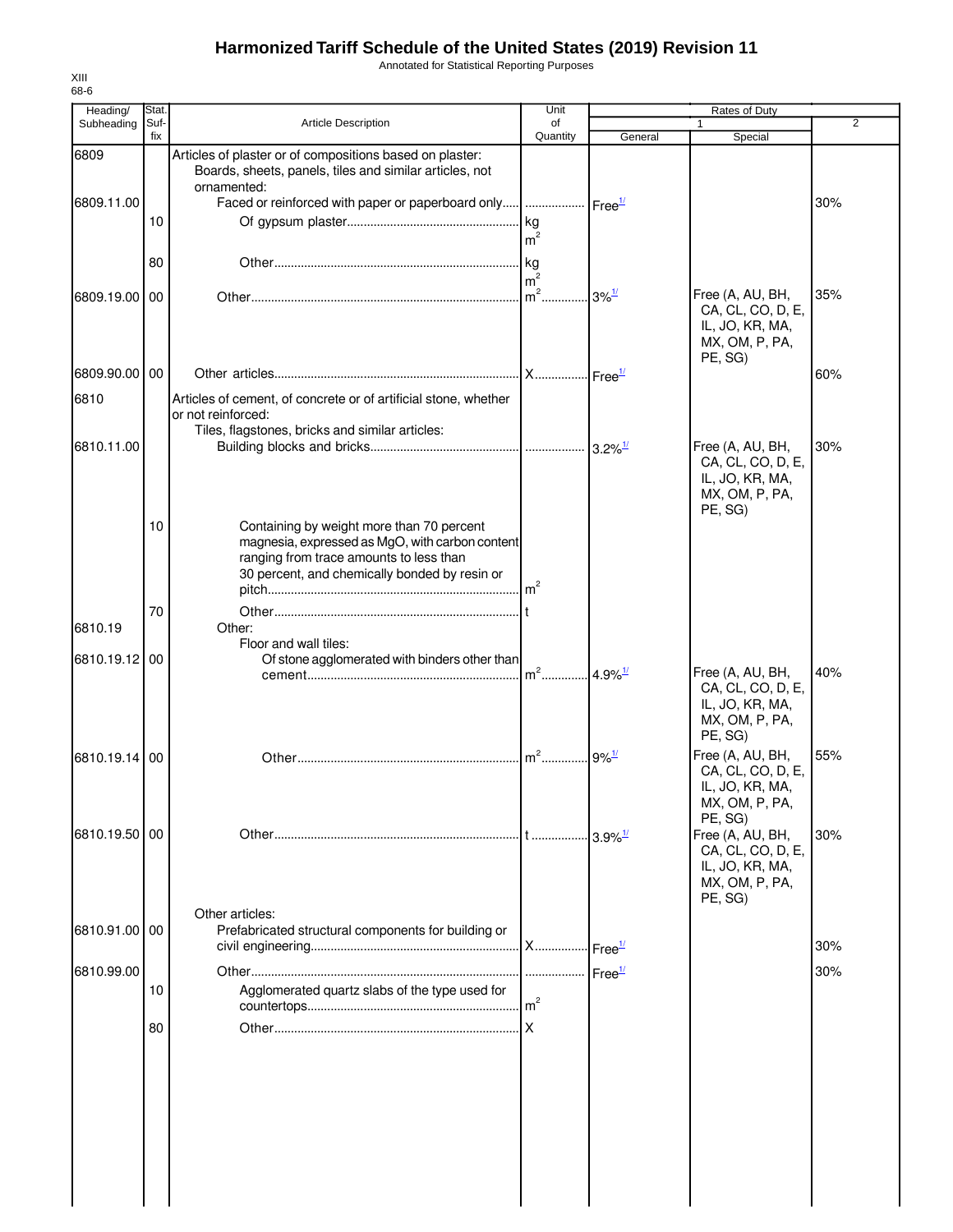Annotated for Statistical Reporting Purposes

| Heading/                 | Stat.       |                                                                                                                               | Unit                  |         | Rates of Duty                     |            |
|--------------------------|-------------|-------------------------------------------------------------------------------------------------------------------------------|-----------------------|---------|-----------------------------------|------------|
| Subheading               | Suf-<br>fix | Article Description                                                                                                           | of<br>Quantity        | General | 1<br>Special                      | 2          |
| 6811                     |             | Articles of asbestos-cement, of cellulose fiber-cement or the                                                                 |                       |         |                                   |            |
|                          |             | like:                                                                                                                         |                       |         |                                   |            |
| 6811.40.00 00            |             |                                                                                                                               |                       |         |                                   | 2.2¢/kg    |
| 6811.81.00 00            |             | Not containing asbestos:                                                                                                      |                       |         |                                   |            |
|                          |             |                                                                                                                               |                       |         |                                   | $2.2$ c/kg |
| 6811.82.00               | 00          | Other sheets, panels, tiles and similar articles kg Free <sup>1/</sup>                                                        |                       |         |                                   | 2.2¢/kg    |
| 6811.89<br>6811.89.10 00 |             | Other articles:                                                                                                               |                       |         |                                   | 1.7¢/kg    |
| 6811.89.90 00            |             |                                                                                                                               |                       |         |                                   | $2.2$ ¢/kg |
|                          |             | Fabricated asbestos fibers; mixtures with a basis of asbestos                                                                 |                       |         |                                   |            |
| 6812                     |             | or with a basis of asbestos and magnesium carbonate; articles                                                                 |                       |         |                                   |            |
|                          |             | of such mixtures or of asbestos (for example, thread, woven<br>fabric, clothing, headgear, footwear, gaskets), whether or not |                       |         |                                   |            |
|                          |             | reinforced, other than goods of heading 6811 or 6813:                                                                         |                       |         |                                   |            |
| 6812.80<br>6812.80.10 00 |             | Of crocidolite:                                                                                                               |                       |         | Free (AU, BH, CA,                 | 35%        |
|                          |             |                                                                                                                               |                       |         | CL, CO, D, E, IL,                 |            |
|                          |             |                                                                                                                               |                       |         | JO, KR, MA, MX,                   |            |
|                          |             |                                                                                                                               |                       |         | OM, P, PA, PE,<br>SG)             |            |
| 6812.80.90 00            |             |                                                                                                                               |                       |         |                                   | 35%        |
|                          |             | Other:                                                                                                                        |                       |         |                                   |            |
| 6812.91.10 00            |             | Clothing, clothing accessories, footwear and headgear:                                                                        | kg 8.3% <sup>1/</sup> |         | Free (AU, BH, CA,                 | 35%        |
|                          |             |                                                                                                                               |                       |         | CL, CO, D, E, IL,                 |            |
|                          |             |                                                                                                                               |                       |         | JO, KR, MA, MX,<br>OM, P, PA, PE, |            |
|                          |             |                                                                                                                               |                       |         | SG)                               |            |
| 6812.91.90 00            |             |                                                                                                                               |                       |         |                                   | 35%        |
| 6812.92.00               | 00          |                                                                                                                               |                       |         |                                   | 25%        |
| 6812.93.00 00            |             | Compressed asbestos fiber jointing, in sheets or                                                                              |                       |         |                                   |            |
|                          |             |                                                                                                                               |                       |         |                                   | 25%        |
| 6812.99.00               |             |                                                                                                                               |                       |         |                                   | 25%        |
|                          | 01          | Fabricated asbestos fibers; mixtures with a basis<br>of asbestos or with a basis of asbestos and                              |                       |         |                                   |            |
|                          |             |                                                                                                                               |                       |         |                                   |            |
|                          | 02          |                                                                                                                               |                       |         |                                   |            |
|                          | 03          |                                                                                                                               |                       |         |                                   |            |
|                          | 04          |                                                                                                                               |                       |         |                                   |            |
|                          | 10          | Other:                                                                                                                        |                       |         |                                   |            |
|                          |             | Other:                                                                                                                        |                       |         |                                   |            |
|                          | 20          |                                                                                                                               |                       |         |                                   |            |
|                          | 25          |                                                                                                                               |                       |         |                                   |            |
|                          | 55          |                                                                                                                               |                       |         |                                   |            |
|                          |             |                                                                                                                               |                       |         |                                   |            |
|                          |             |                                                                                                                               |                       |         |                                   |            |
|                          |             |                                                                                                                               |                       |         |                                   |            |
|                          |             |                                                                                                                               |                       |         |                                   |            |
|                          |             |                                                                                                                               |                       |         |                                   |            |
|                          |             |                                                                                                                               |                       |         |                                   |            |
|                          |             |                                                                                                                               |                       |         |                                   |            |
|                          |             |                                                                                                                               |                       |         |                                   |            |
|                          |             |                                                                                                                               |                       |         |                                   |            |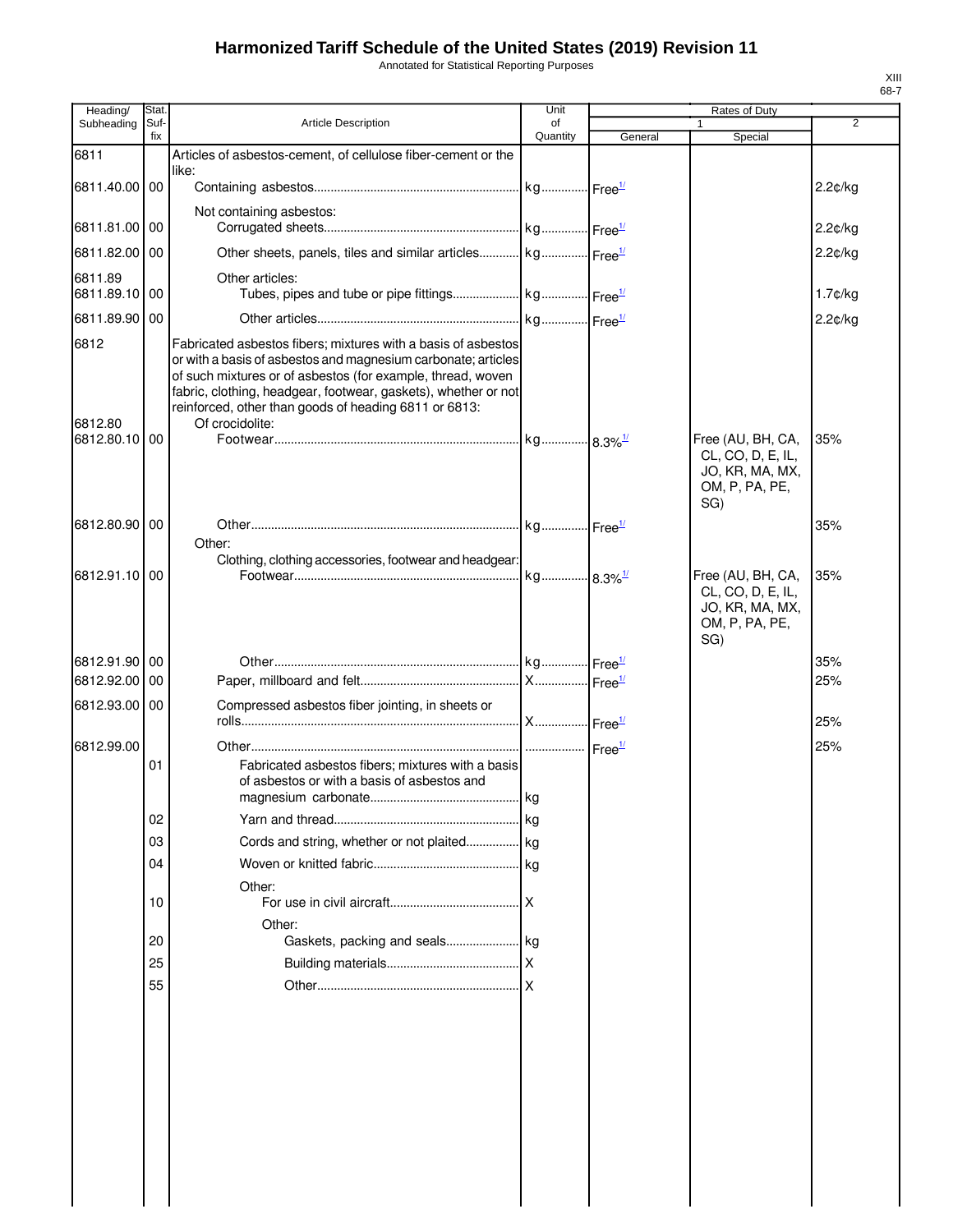Annotated for Statistical Reporting Purposes

| Heading/           | Stat.          |                                                                                                                                                                                                                                                                                                                                        | Unit           |                    | <b>Rates of Duty</b>                                                                         |                |
|--------------------|----------------|----------------------------------------------------------------------------------------------------------------------------------------------------------------------------------------------------------------------------------------------------------------------------------------------------------------------------------------|----------------|--------------------|----------------------------------------------------------------------------------------------|----------------|
| Subheading         | Suf-<br>fix    | Article Description                                                                                                                                                                                                                                                                                                                    | of<br>Quantity | General            | 1<br>Special                                                                                 | $\overline{2}$ |
| 6813<br>6813.20.00 |                | Friction material and articles thereof (for example, sheets, rolls,<br>strips, segments, discs, washers, pads), not mounted, for<br>brakes, for clutches or the like, with a basis of asbestos, of<br>other mineral substances or of cellulose, whether or not<br>combined with textile or other materials:<br>Brake linings and pads: |                |                    |                                                                                              | 25%            |
|                    | 10<br>15<br>20 | Other:                                                                                                                                                                                                                                                                                                                                 |                |                    |                                                                                              |                |
| 6813.81.00         | 25<br>10       | Not containing asbestos:<br>Articles for use in civil aircraft, with a basis of                                                                                                                                                                                                                                                        |                |                    |                                                                                              | 25%            |
| 6813.89.00         | 50<br>10       | Articles for use in civil aircraft, with a basis of                                                                                                                                                                                                                                                                                    |                | Free <sup>1/</sup> |                                                                                              | 25%            |
| 6814               | 50             | Worked mica and articles of mica, including agglomerated or                                                                                                                                                                                                                                                                            |                |                    |                                                                                              |                |
| 6814.10.00 00      |                | reconstituted mica, whether or not on a support of paper,<br>paperboard or other materials:<br>Plates, sheets and strips of agglomerated or reconstituted                                                                                                                                                                              |                |                    | Free (A, AU, B, BH, 40%                                                                      |                |
|                    |                |                                                                                                                                                                                                                                                                                                                                        |                |                    | CA, CL, CO, D, E,<br>IL, JO, KR, MA,<br>MX, OM, P, PA,<br>PE, SG)                            |                |
| 6814.90.00         | 00             |                                                                                                                                                                                                                                                                                                                                        |                |                    | Free (A, AU, B, BH, 45%<br>CA, CL, CO, D, E,<br>IL, JO, KR, MA,<br>MX, OM, P, PA,<br>PE, SG) |                |
|                    |                |                                                                                                                                                                                                                                                                                                                                        |                |                    |                                                                                              |                |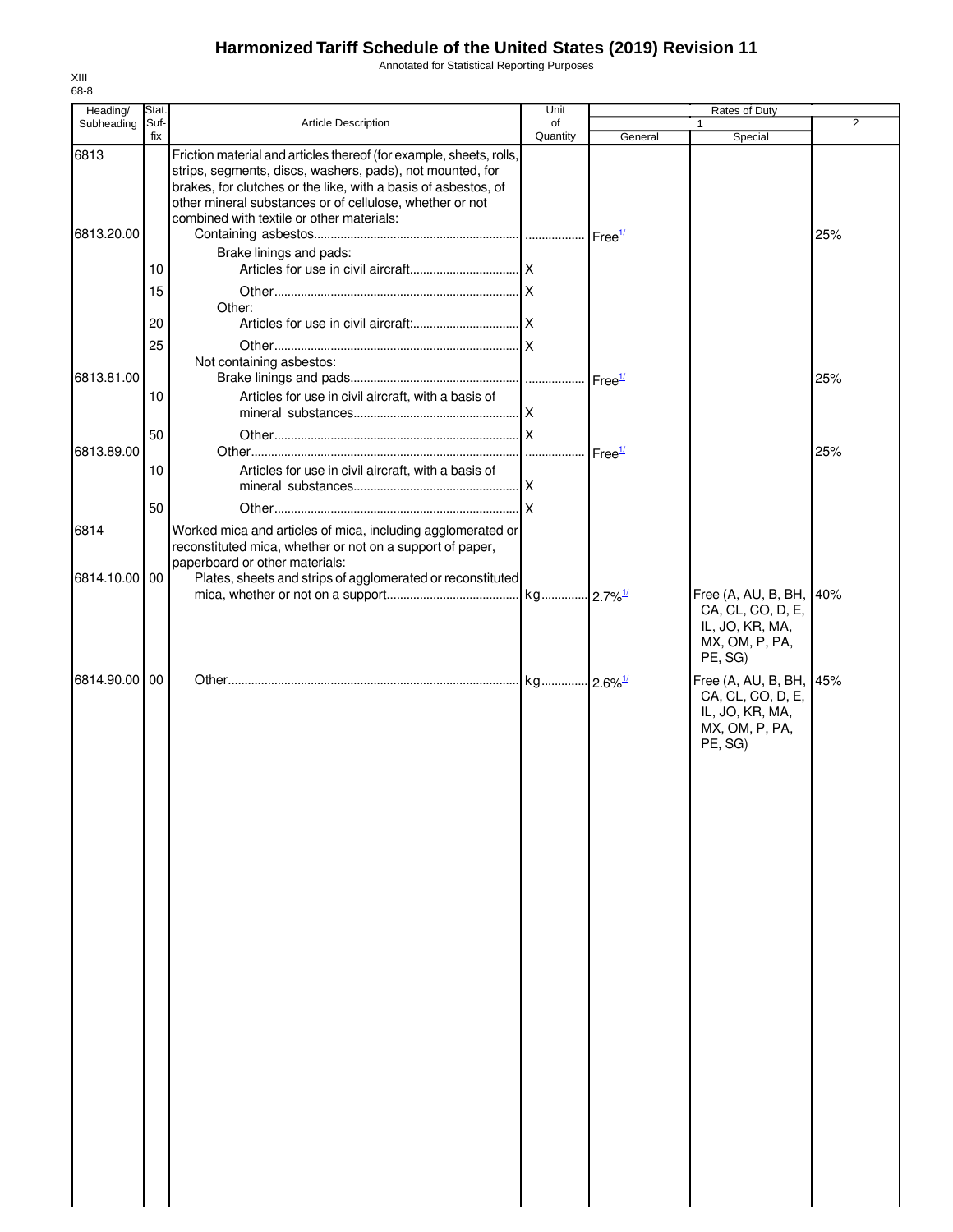Annotated for Statistical Reporting Purposes

| Heading/                 | Stat.       |                                                                                                                                                                                          | Unit           |         | Rates of Duty           |                |
|--------------------------|-------------|------------------------------------------------------------------------------------------------------------------------------------------------------------------------------------------|----------------|---------|-------------------------|----------------|
| Subheading               | Suf-<br>fix | Article Description                                                                                                                                                                      | of<br>Quantity | General | $\mathbf{1}$<br>Special | $\overline{2}$ |
| 6815                     |             | Articles of stone or of other mineral substances (including<br>carbon fibers, articles of carbon fibers and articles of peat),<br>not elsewhere specified or included:                   |                |         |                         |                |
| 6815.10.01               | 00          | Nonelectrical articles of graphite or other carbon  X  Free <sup>1/</sup>                                                                                                                |                |         |                         | 45%            |
| 6815.20.00 00            |             |                                                                                                                                                                                          |                |         |                         | 20%            |
| 6815.91.00               |             | Other articles:<br>Containing magnesite, dolomite or chromite   Free <sup>1/</sup>                                                                                                       |                |         |                         | 30%            |
|                          | 10          | Containing by weight more than 70 percent<br>magnesia, expressed as MgO, with carbon content<br>ranging from trace amounts to less than<br>30 percent, and chemically bonded by resin or |                |         |                         |                |
|                          | 70          |                                                                                                                                                                                          |                |         |                         |                |
| 6815.99<br>6815.99.20 00 |             | Other:<br>Talc, steatite and soapstone, cut or sawed, or in<br>blanks, crayons, cubes, disks or other forms kg Free <sup>1/</sup>                                                        |                |         |                         | 2.2¢/kg        |
| 6815.99.40               |             |                                                                                                                                                                                          |                |         |                         | 30%            |
|                          | 10          | Containing by weight more than 70 percent<br>magnesia, expressed as MgO, with carbon<br>content ranging from trace amounts to less<br>than 30 percent, and chemically bonded by          |                |         |                         |                |
|                          | 70          |                                                                                                                                                                                          |                |         |                         |                |
|                          |             |                                                                                                                                                                                          |                |         |                         |                |
|                          |             |                                                                                                                                                                                          |                |         |                         |                |
|                          |             |                                                                                                                                                                                          |                |         |                         |                |